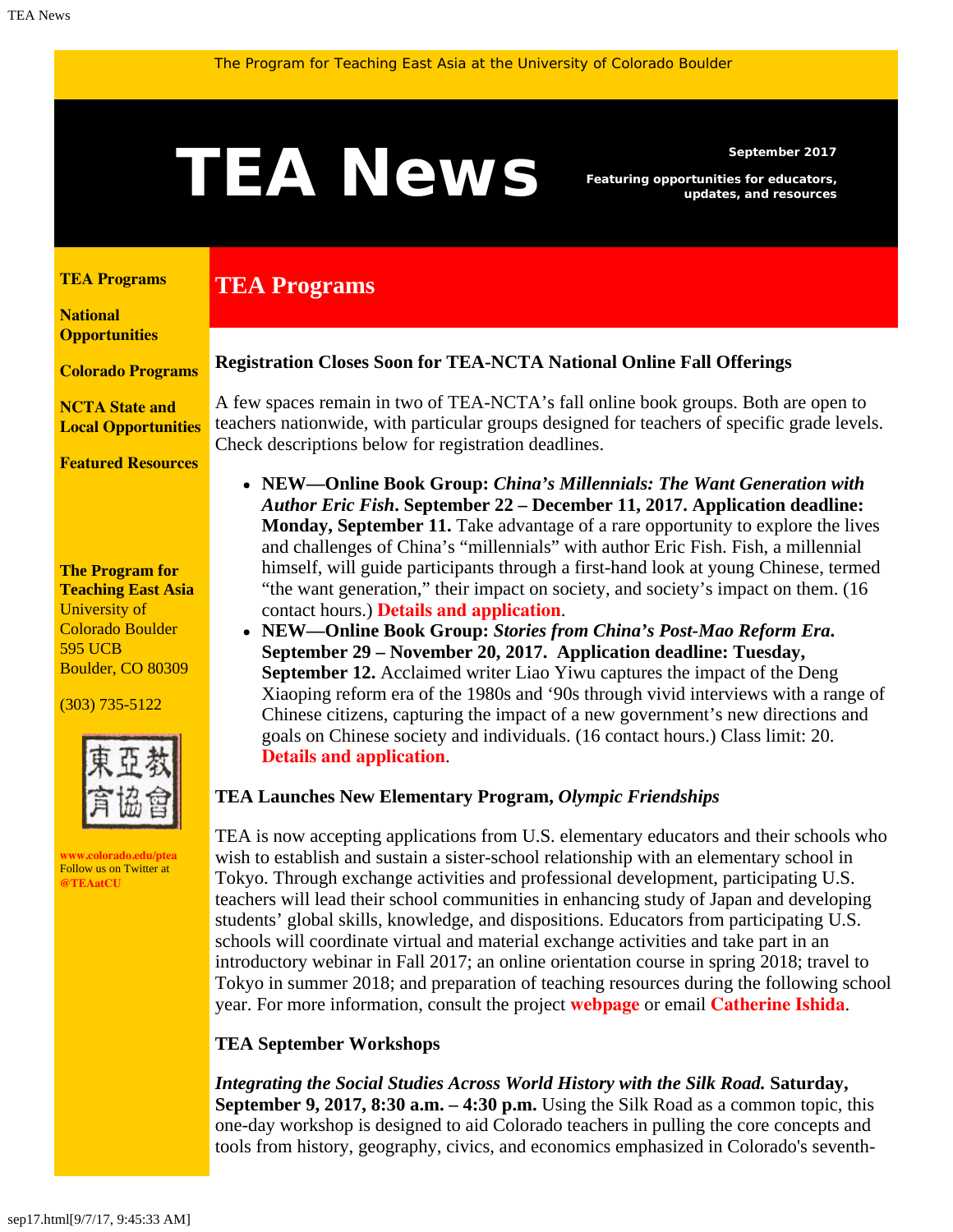grade social studies standards into their world history curriculum. Presentations from the Program for Teaching East Asia, Colorado Geographic Alliance, and Colorado Council for Economic Education will help teachers integrate all the social studies disciplines into instruction. Registration is \$25; 0.5 graduate credit will be available for an additional fee. Register **[here](http://www.ccee.net/integrating-social-studies)**.

*Teaching Korea in the Globalizing World.* **Saturday, September 23, 2017, 8:30 a.m. – 4:15 p.m.** Examine strategies for developing critical thinking and media literacy skills through study of contemporary North and South Korea. Through presentations by Korea studies professors and curriculum sessions with TEA staff, participants will consider how to engage students in exploring political ideology, economic development, and national identity on the Korean peninsula. **[Flyer and registration](http://www.colorado.edu/ptea/sites/default/files/attached-files/korea92317flyer2.pdf)**.

# **National Opportunities**

**Online Book Groups:** *Graphic Novel Series* **and** *Freeman Book Award Series***. September 13, 2017 – February 27, 2018** (groups focused on specific titles have different starting and ending dates within that range). Asia for Educators and NCTA at Columbia University are launching two book group series. One series will focus on the graphic novel. It will include five groups focusing on the following works: *Boxers and Saints*; *The Family*; *Nanjing: The Burning City*; *Such a Lovely Little War: Saigon 1961-63* and *The Best We Could Do*; and the graphic adaptation of *The Good Earth*. The second series will focus on winners of the Freeman Book Award. It will include three groups discussing *Every Falling Star: The True Story of How I Survived and Escaped North Korea; Somewhere Among* and *The Night Parade*; and *A Night in the Planetarium: A True Story about a Child, a Play and the Art of Resistance*. For more information and to register, visit the AFE **[website](http://afe.easia.columbia.edu/online_course/)**.

**NCTA Webinars from Five College Center for East Asian Studies (FCCEAS).** NCTA at FCCEAS will be offering three webinars this fall:

- Tuesday, September 19, 2017: *North Korea: A Predictable Unpredictability*, with Jacques Fuqua, Texas A&M Commerce. 7-8 p.m. EDT. Register **[here](https://register.gotowebinar.com/register/3327748192533220610)**.
- Wednesday, September 27, 2017: *The Forbidden Temptation of Baseball*, with author Dori Jones Yang. 7-8 p.m. EDT. Register **[here](https://register.gotowebinar.com/register/8385275180906656002)**.
- Tuesday, December 5, 2017: *Falling into the Dragon's Mouth*, with author Holly Thompson. Co-sponsored by TEA. 7-8 p.m. EDT. Register **[here](https://register.gotowebinar.com/register/1324661207584911618)**.

**Japanese Language Proficiency Test. Sunday, December 3, 2017. Registration deadline: Friday, September 29, 2017.** The 2017 Japanese Language Proficiency Test (Nihongo Noryoku Shiken) will be offered at 17 locations across the United States. The JLPT is a way for students and others to measure their Japanese skills against learners worldwide. Information on the test and a link to online registration is available **[here](https://www.aatj.org/jlpt-us)**.

**2018 Reischauer Scholars Program (RSP). Application deadline: Monday, October 2, 2017**. RSP is an online course for high school students from the Stanford Program on International and Cross-Cultural Education. The course engages students with scholars and diplomats as they explore Japanese history, literature, religion, art, politics, economics, and contemporary society, with a special focus on the U.S. Japan relationship. The application is available **[here](http://spice.fsi.stanford.edu/fellowships/reischauer_scholars_program)**.

**Japan ICU Foundation Global Scholarship. Application deadline: Friday, December**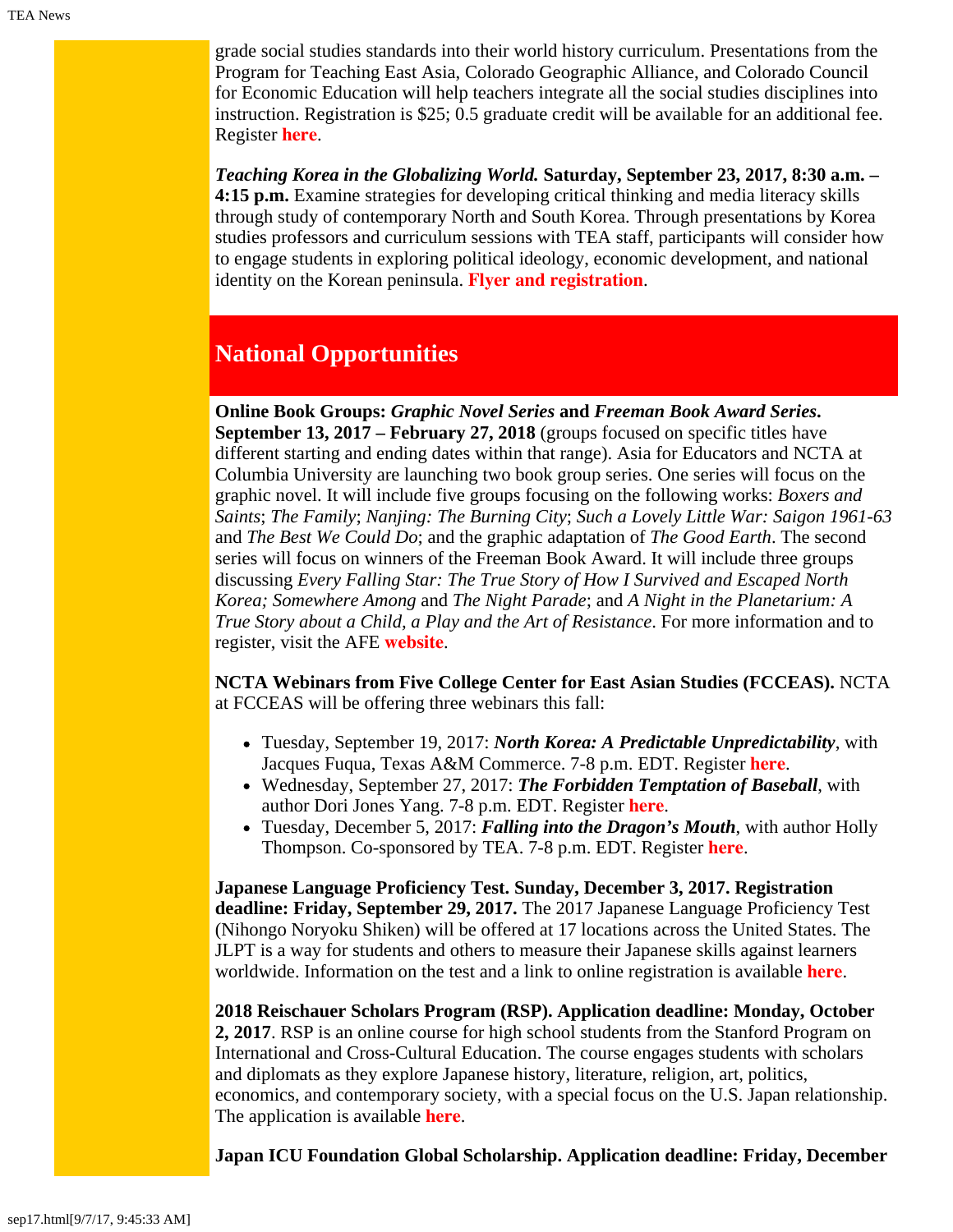**1, 2017.** This initiative will provide full-tuition support for four years of undergraduate study at International Christian University in Tokyo, Japan. Starting in 2018, two incoming first-year students who are U.S. citizens and graduates of U.S. high schools will receive the scholarship annually. For more information, visit the Japan ICU Foundation **[website](http://jicuf.org/ussi)**.

## *Previously Announced National Opportunities*

**Study Tour:** *Education in China***. July 9-18, 2018.** The National Council for the Social Studies, in collaboration with Education First Tours, is offering this 10-day study tour of Beijing, Shanghai, and Xi'an, including cultural and historic sites. A primary focus of the tour will be gaining a deeper understanding of the largest education system in the world. For more information, including costs, visit the NCSS **[website](http://www.socialstudies.org/professional-learning/tours)**.

# **Colorado Programs**

**North Korea. Wednesday, September 20, 2017, 11:30 a.m. – 1:00 p.m.** Kongdan Oh, senior Asia specialist at the Institute for Defense Analyses, will be the speaker at this World Denver luncheon. Oh's research focuses on regional security, inter-regional politics, and U.S. security and foreign policy on Asia. The program will be held at the University Club in Denver (1673 Sherman St.). Visit the World Denver **[website](http://www.worlddenver.org/event-2638048)** to buy tickets.

*The Long Christmas Ride Home***. Wednesday-Sunday, October 18-22, 2017,** 7:30 p.m. performances Wednesday-Saturday, 2:00 p.m. matinees Saturday-Sunday. This play about a family disaster on the way home from a Christmas celebration will be presented using traditional Japanese puppetry. Performances will be in the Loft Theater on the CU Boulder campus. For more information, consult the CU Presents **[website](https://cupresents.org/event/1353/the-long-christmas-ride-home)**.

## *Previously Announced Colorado Programs*

*New Perspectives on North Korea: Building the Socialist Future in the Cold War Era.* **Friday, September 22, 2017, 4:00-6:00 p.m.** The Center for Asian Studies and CU Boulder History Department host Professors Suzy Kim, Rutgers University, and Dafna Zur, Stanford University, for an academic colloquium featuring new perspectives on North Korean society and culture during the Cold War era. Open to the public. This free event will take place in Room 102 of the ATLAS Building on the CU Boulder campus. For more information, visit the CAS **[website](http://www.colorado.edu/cas/new-perspectives-north-korea-building-socialist-future-cold-war-era-20170922)**.

*From the Fire.* **Exhibition at the Denver Art Museum through Friday, November 17, 2017.** This exhibition features 65 examples of contemporary Japanese ceramic arts, created by 35 Japanese artists, from the collection of Robert and Lisa Kessler. The works include pieces made by master ceramists who were designated as Living National Treasures in Japan, as well as by emerging artists. For more information, visit the DAM **[website](http://denverartmuseum.org/exhibitions/from-the-fire-japanese-ceramics)**.

# <span id="page-2-0"></span>**NCTA State and Local Opportunities**